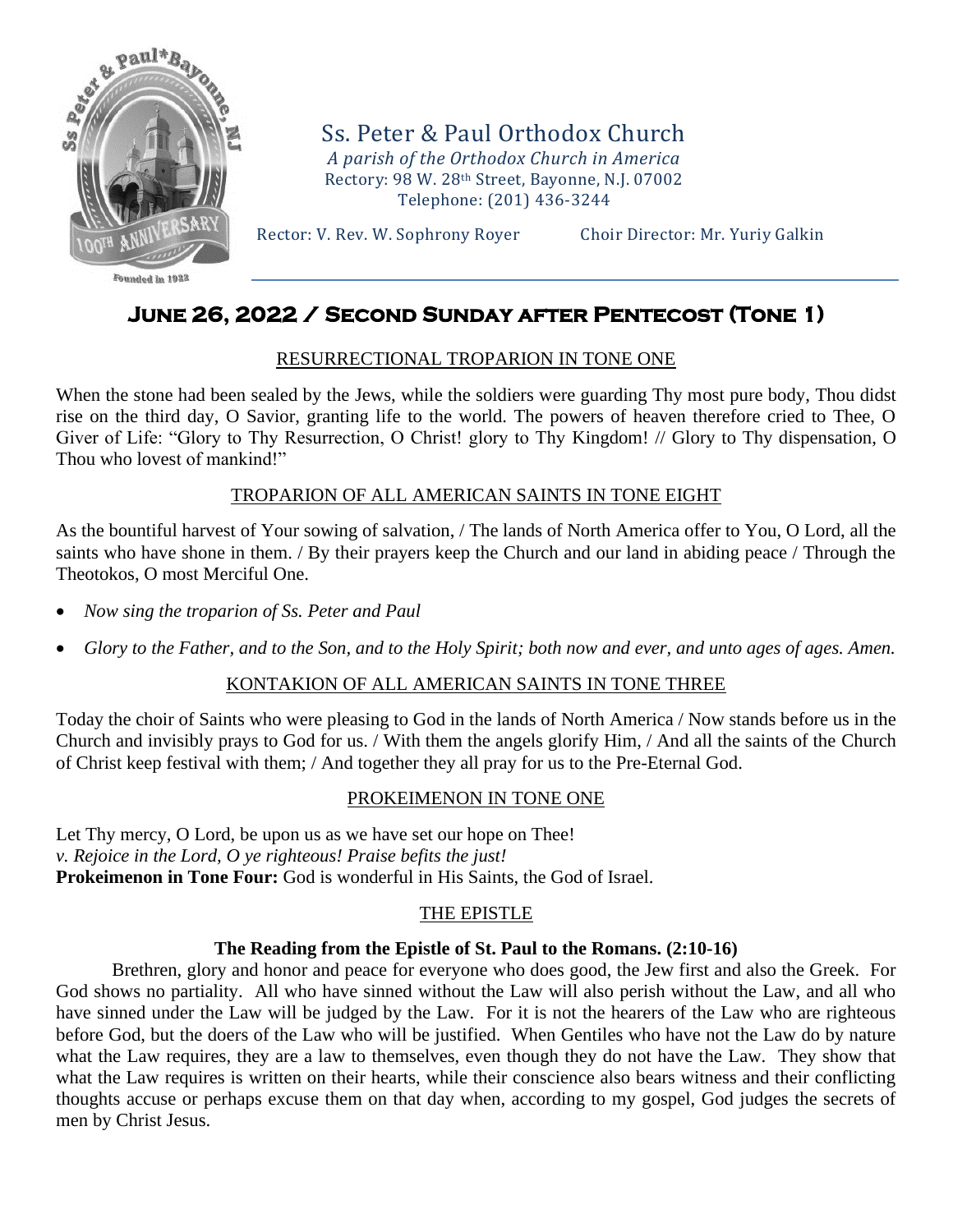#### **The Reading from the Epistle of St. Paul to the Hebrews. (11:33-12:2)**

Brethren, all the saints through faith conquered kingdoms, enforced justice, received promises, stopped the mouths of lions, quenched raging fire, escaped the edge of the sword, won strength out of weakness, became mighty in war, put foreign armies to flight. Women received their dead by resurrection. Some were tortured, refusing to accept release, so that they might rise again to a better life. Others suffered mocking and scourging, and even chains and imprisonment. They were stoned, they were sawn in two, they were tempted, they were killed with the sword; they went about in skins of sheep and goats, destitute, afflicted, ill-treated—of whom the world was not worthy—wandering over deserts and mountains, and in dens and caves of the earth. And all these, though well attested by their faith, did not receive what was promised, since God had foreseen something better for us, that apart from us they should not be made perfect. Therefore, since we are surrounded by so great also lay aside every weight, and sin which clings so closely, and let us run with perseverance the race that is set before us, looking unto Jesus, the author and perfector of our faith, who for the joy that was set before Him endured the cross, despising the shame, and has sat down at the right hand of the throne of God.

#### ALLELUIA IN TONE ONE

Alleluia! Alleluia! Alleluia!

*v. God gives vengeance unto me, and subdues people under me. v. He magnifies the salvation of the King, and deal mercifully with David, His anointed, and his seed forever.*

#### THE GOSPEL

## **The Reading from the Holy Gospel according to St. Matthew. (4:18-23)**

At that time, as Jesus was walking by the Sea of Galilee, He saw two brothers, Simon who is called Peter and Andrew his brother, casting a net into the sea; for they were fishermen. And He said to them, "Follow Me, and I will make you fishers of men." Immediately they left their nets and followed Him. And going on from there He saw two other brothers, James the son of Zebedee and John his brother, in the boat with Zebedee their father, mending their nets, and He called them. Immediately they left the boat and their father, and followed Him. And He went about all Galilee, teaching in their synagogues and preaching the gospel of the Kingdom and healing every disease and every infirmity among the people.

### **The Reading from the Holy Gospel according to St. Matthew. (4:25-5:12)**

Great multitudes followed Him—from Galilee, and from Decapolis, Jerusalem, Judea, and beyond the Jordan. And seeing the multitudes, He went up on a mountain, and when He was seated His disciples came to Him. Then He opened His mouth and taught them, saying: Blessed are the poor in spirit, for theirs is the kingdom of heaven. Blessed are the meek, for they shall inherit the earth. Blessed are those who hunger and thirst for righteousness, for they shall be filled. Blessed are the merciful, for they shall obtain mercy. Blessed are the pure in heart, for they shall see God. Blessed are the peacemakers, for they shall be called the sons of God. Blessed are those who are persecuted for righteousness' sake, for theirs is the kingdom of heaven. Blessed are you when they revile and persecute you, and say all kinds of evil against you falsely for My sake. Rejoice and be exceedingly glad, for great is your reward in heaven, for so they persecuted the prophets who were before you.

### COMMUNION HYMNS

Praise the Lord from the heavens, praise Him in the highest! Rejoice in the Lord, O ye righteous! Praise befits the upright! Alleluia! Alleluia! Alleluia!

### TODAY'S SAINTS

Saints commemorated on June 26th: **Synaxis of All American Saints.** St. David of Thessalonica; St. John, Bishop of the Crimean Goths; St. Vigilius, Bishop of Trent; St. Maxentius, Abbot of Saint-Maixent Abbey; St. Barbolen, Abbot of Saint-Maur-des-Fossés Abbey; Martyr Pelagius of Cordoba; St. Hermogius, Founder of Labrugia Monastery (uncle of Martyr Pelagius of Cordoba); St. Dionysius, Archbishop of Suzdal.